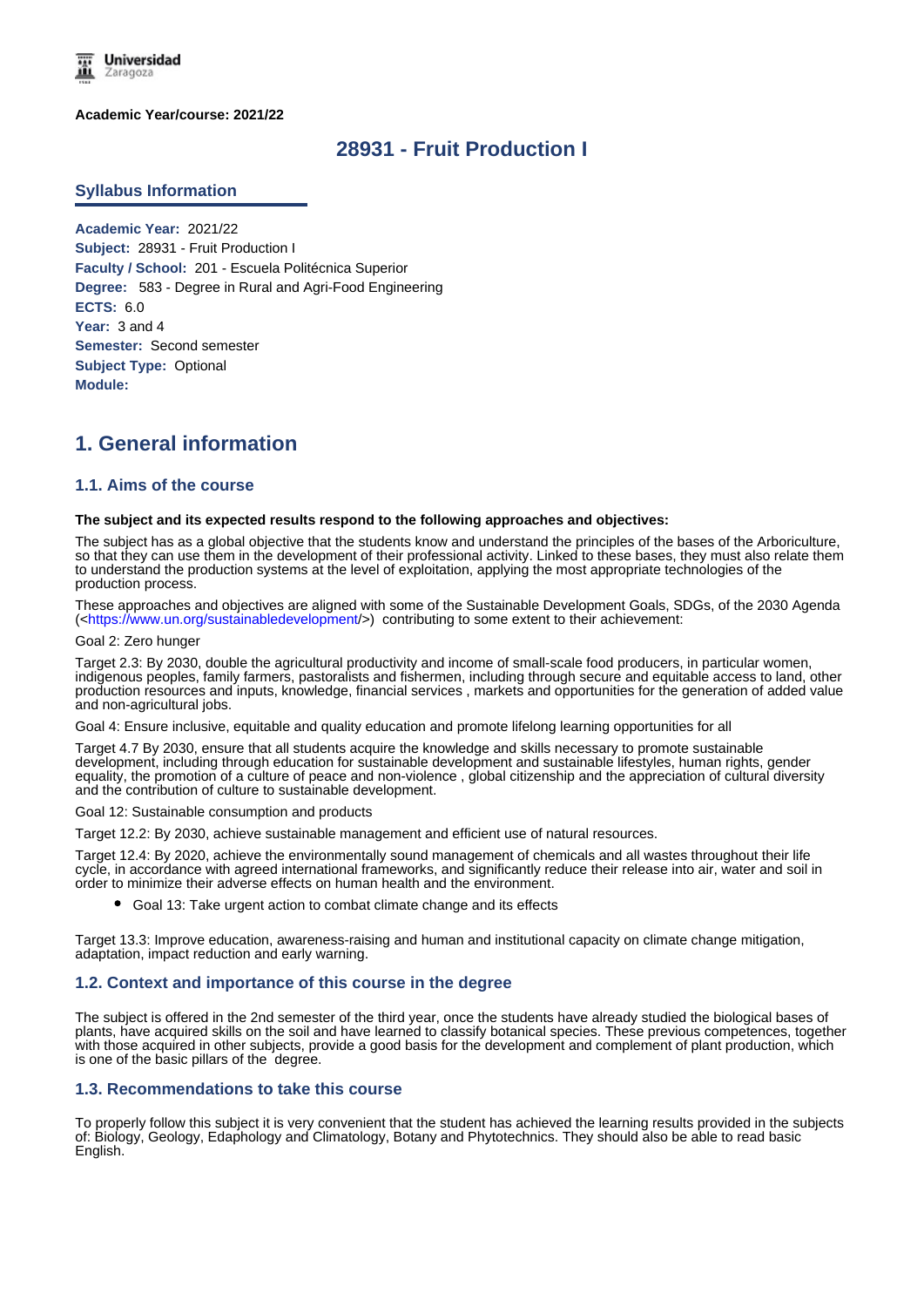# **2. Learning goals**

## **2.1. Competences**

## **By passing the subject, the student will be more competent to...**

Generic (cross-sectional)

-CB.4. That students can transmit information, ideas, problems and solutions to both a specialized and non-specialized audience

-CB.5. That students have developed those learning skills necessary to undertake further studies with a high degree of autonomy

-CG.2. That students have the ability to use information and communication technologies applied to their field of work.

-CG.3. That students have the ability to work as a team. Specific

-CE.23 Capacity to know, understand and use the principles of plant production technologies: agro-energy production and exploitation systems.

-Knowledge of woody species and their ecological environment.

-Analysis of woody crop production systems.

-Management of woody crop plantations.

# **2.2. Learning goals**

## **The student, to overcome this subject, must demonstrate the following results...**

Fruit production should provide students with sufficient knowledge about useful agronomic techniques and enable them to interpret the effects of various production techniques in real and concrete situations, with sensitivity to environmental issues. These results are linked to SDGs 4.7, 12.2, 12.4, 13.3.

Likewise, the student must know the bases of fruit production, develop the capacity for analysis to identify, quantify and propose solutions to solve problems of the management of fruit trees, of the different cultivation techniques, as well as demonstrate the ability to apply knowledge in practice. These results are linked to SDGs 2.3, 4.7, 12.2, 12.4.

The student will show their ability to perform individual tasks, teamwork and practice reports; making appropriate use of ICT (word processor, spreadsheet, bibliographic searches on the Internet ...) in the different teaching activities proposed. This result is linked to SDG 4.7

Intertwined, in a transversal way, to these learning outcomes are all the objectives and goals of the SDGs mentioned in point 1.1, which are the most linked to this subject.

## **2.3. Importance of learning goals**

The competences acquired in this subject are relevant because they allow to understand the agronomic aspects of the productive process and to develop the student's capacity to manage the influence of the ecological environment for the development and fruit production, as well as the planning of the cultural practices necessary to obtain the quality appropriate to the production objectives set.

# **3. Assessment (1st and 2nd call)**

## **3.1. Assessment tasks (description of tasks, marking system and assessment criteria)**

# **The student must demonstrate that he/she has achieved the expected learning outcomes through the following assessment activities:**

The subject of Arboriculture will be evaluated by means of the realization of a global test (equal in the two announcements) that will be divided into the following sections:

- 1. Test written at the end of the semester, according to the syllcle of the subject and according to the calendar of exams of the EPS
- 2. Written and oral presentation of the two course papers.
- 3. Resolution of the questionnaires maintained in Moodle.

## **Evaluation Criteria**

The evaluation system will be the same in all calls proposed by the Center and will include the acquisition of knowledge, skills and attitudes specific to the subject.

To pass the subject it will be necessary to achieve a minimum score of 4 points out of 10 in section 1. If the minimum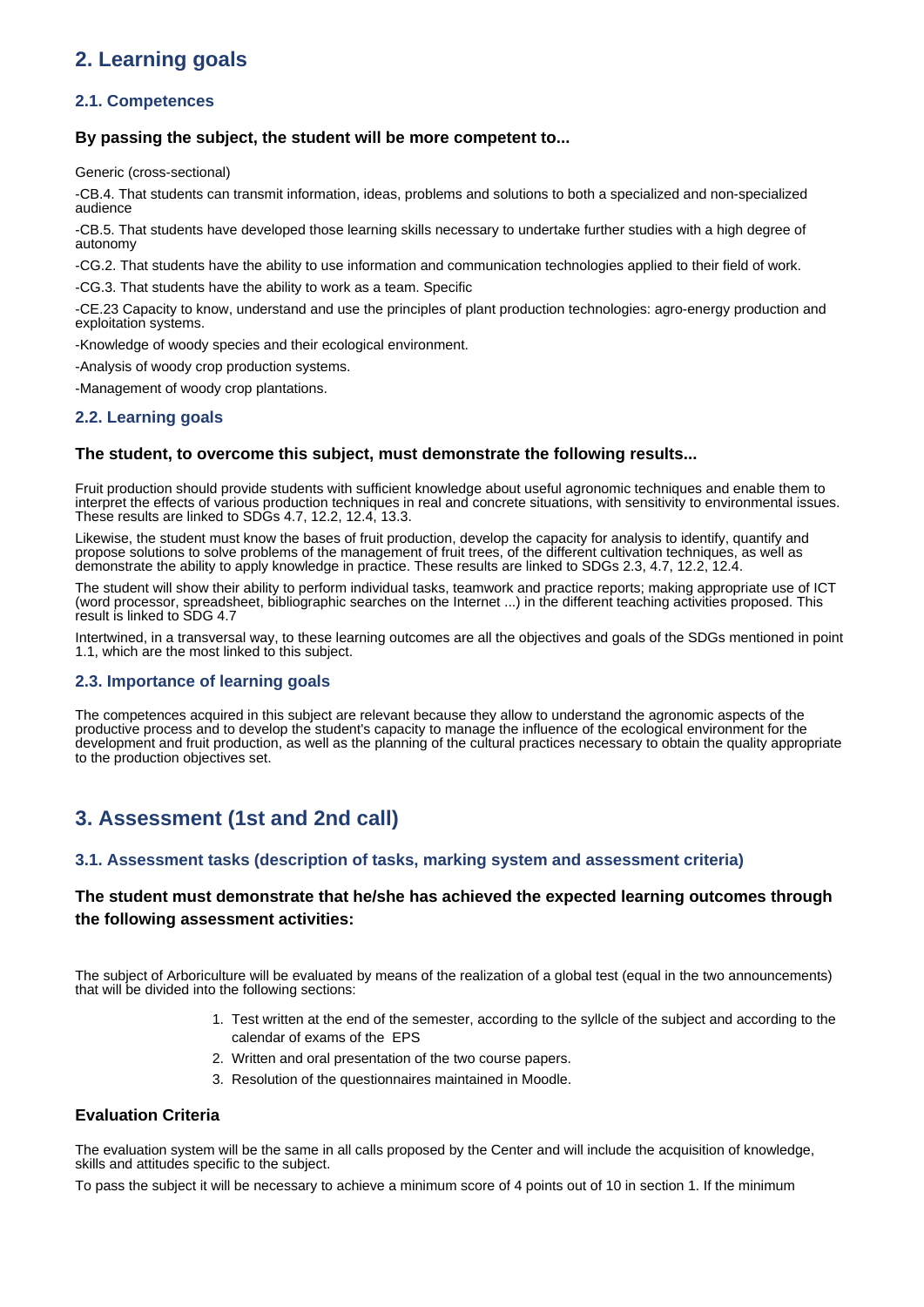requirements are not reached in the activities of evaluation of the subject will not be considered approved, although the final grade averaged, is equal to or greater than 5. In that case the note which shall appear in the minutes shall be suspended with the qualification of the test referred to in paragraph 1.

**1.** Global face-to-face test written at the end of the semester (60%), according to the syllcle of the subject and according to the calendar of exams of the EPS. It must be approved in the call because no note is kept of any section for the next call. The test consists of:

**1.1.**  Test-type questions, which will consist of several multiple choice questions so that each of the answered correctly will be assigned a positive score, and the one answered erroneously, will be qualified with negative score, each of the unanswered ones will be qualified with 0 points

**1.2.**  Short questions to be developed in which the accuracy of the answer and the order in the drafting will be assessed. Thecompletely correct answer will be rated positively, while the wrong answers do not qualify in this section.

**1.3.** Examination "de visu" of aspects related to the subject studied throughout the semester.

**2.** Elaboration of the memory, exhibition and public defense of two practical works on the effects of a cultivation technique in the fruit crop.

The report will be made individually. This report must be prepared following the guidelines and the format of presentation that will be marked in the practical program of the asignatura at the beginning of course. The work will be exposed and defended by each student in practical session, in which the author must intervene to explain and argue some of the points contained in the report, debate them and discuss them with the rest of the participants (teacher and students). The time available for the presentation and defense of the topic during the sessions will be 5-10 minutes. The list of works and the date of defense will be provided at the beginning of the course along with the calendar of the rest of the teaching activities of the subject.

The works presented will go through anti-plagiarism tools before their correction, leaving as not presented the one that presents a high level of copy. Both the written memory and the presentation and its defense will be evaluated according to the following criteria: clarity and order of memory, ability to work, ability to adequately transmit information during the presentation, and ability to debate during the defense of the chosen topic. These evaluation criteria will accredit the achievement of the CG 5 learning competence.

The grade obtained in this evaluation will be maintained for the second call, in the case of not passing the first. The evaluation of this test will represent 30% of the final grade.

1. The resolution of all the questionnaires that appear in the Moodle of the asignatura, related to each topic and reading, can be solved, assuming a 10% of the final note.

Students who, having passed, want to upload grade and all those students who do not submit the report on the agreed date, must take an individual written test on the same day that appears in the calendar of exams of the EPS on the contents of practices and papers presented.

In relation to the SDGs, and in particular to targets 2.3, 12.2, 12.4, and 13.3, the theoretical and practical basis is included in the various sections of the evaluation, with the activity of preparing the work of progress being the activities most committed to targets 12.2 and 12.4. While the questions derived from the laboratory practices are oriented, in addition, to the goal 2.3.

# **4. Methodology, learning tasks, syllabus and resources**

## **4.1. Methodological overview**

#### **The learning process that has been designed for this subject is based on the following:**

#### Theoretical sessions

They will consist of expository and participatory lessons. Cabinet and laboratory practices. These will be demonstrative-active-interrogative activities in which students will learn various techniques and procedures and train their ability to observe, analyze and critically.

#### Practices in greenhouse, field and laboratory

They are guided practical activities, the content is about applied aspects of the theoretical sessions. These activities will be carried out in the facilities of the Higher Polytechnic School, both in the greenhouse, laboratory or in the field of practice. These are participatory-active interrogative activities.

#### Special practice

It will consist of visits to various companies where the student can observe and analyze some of the contents and processes studied in the theoretical classes to test their ability to observe, analyze and synthesis. These are purely participatory-active interrogative activities.

#### **Tutorials**

These are sessions, at the request of the students, to solve any type of doubts both of the theoretical sessions and of the practices. In particular, they are highly recommended to focus the preparation of practice work; in this case they will consist of at least one scheduled tutoring.

#### Non-Face-to-Face Activities

They consist of the reading and understanding of the theoretical knowledge material and the resolution of the exercises proposed during the theory, practices and field sessions. These activities will be carried out with full hourly freedom.

#### **Tacts**

Preparation and conduct of exams. It includes the oral presentation of the internship papers.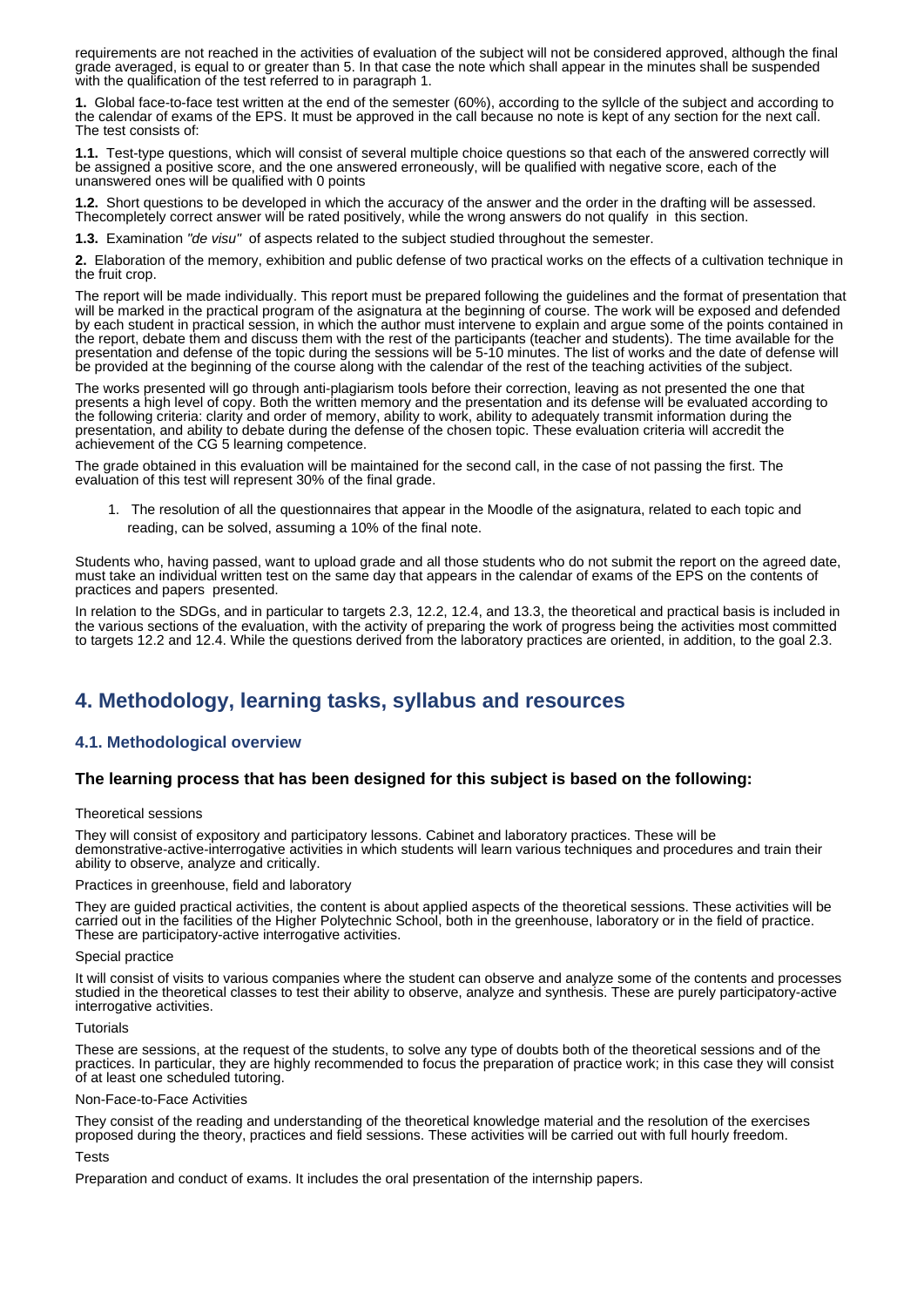# **4.2. Learning tasks**

The subject consists of 30 face-to-face hours of master class that will be taught on a regular basis during the 15 weeks of duration of the semester, 6 face-to-face hours dedicated to the resolution of problem and cases, 14 face-to-face hours dedicated to the realization of practices in laboratory, greenhouse or practice plot, 7 face-to-face hours of visit to fruit farms or fruit fair. The coursework is divided into a tutored session (2 h) and the exposition of the same (1 h).

# **4.3. Syllabus**

# **Program**

# **Participatory master classes (Activity type1): 30 student hours**

Module I. Morphology and physiology of fruit trees.

- I.1 The morphology of the fruit tree. Flowering at ripening. Cycles Module II. Multiplication of fruit trees
	- 1. Sexual (seedling) and asexual (micropropagation) multiplication.
	- $2.3$ Asexual multiplication (acods and stakes)
	- 3. **Grafts**

Module III. Planting techniques

- $1.1$ Soil and climate
- $2.2$ Planting techniques

Module IV. Fruit growing techniques

- 1. Pruning and thinning
- $2.2$ Training pruning
- 3. 3 Soil maintenance
- 4. fertilization
- 5. irrigation
- 6.6 Pest and disease control
- 7. Collection and conservation Module V. Regulations
- V.1 Organic Production, Integrated Production and COM of fruits.

# **Internship Program**

# **Problem and case solving (Type 2 activity) 4 hours/student**

- i.1. Selection of growing areas using GIS
- i.2. Strategic alternatives

# **Laboratory practices (Activity type 3) 14 hours/student**

- a.1. Description and identification of fruit trees
- a.2. Fruit quality
- a.3. Pruning and pruning systems
- a.4. Sexual and asexual multiplication
- a.5. Grafts
- a.6. Pest and disease control
- a.7. Replanting a plantation

# **Special practices (Activity type 4) 8 hours/student**

Given the importance of direct contact with fruit growing for the learning of this subject, external visits are scheduled in which farms with different production objectives will be known.

# **Seminar of tutoring, supervision and presentation of works and practices. (Activity type 6) 2**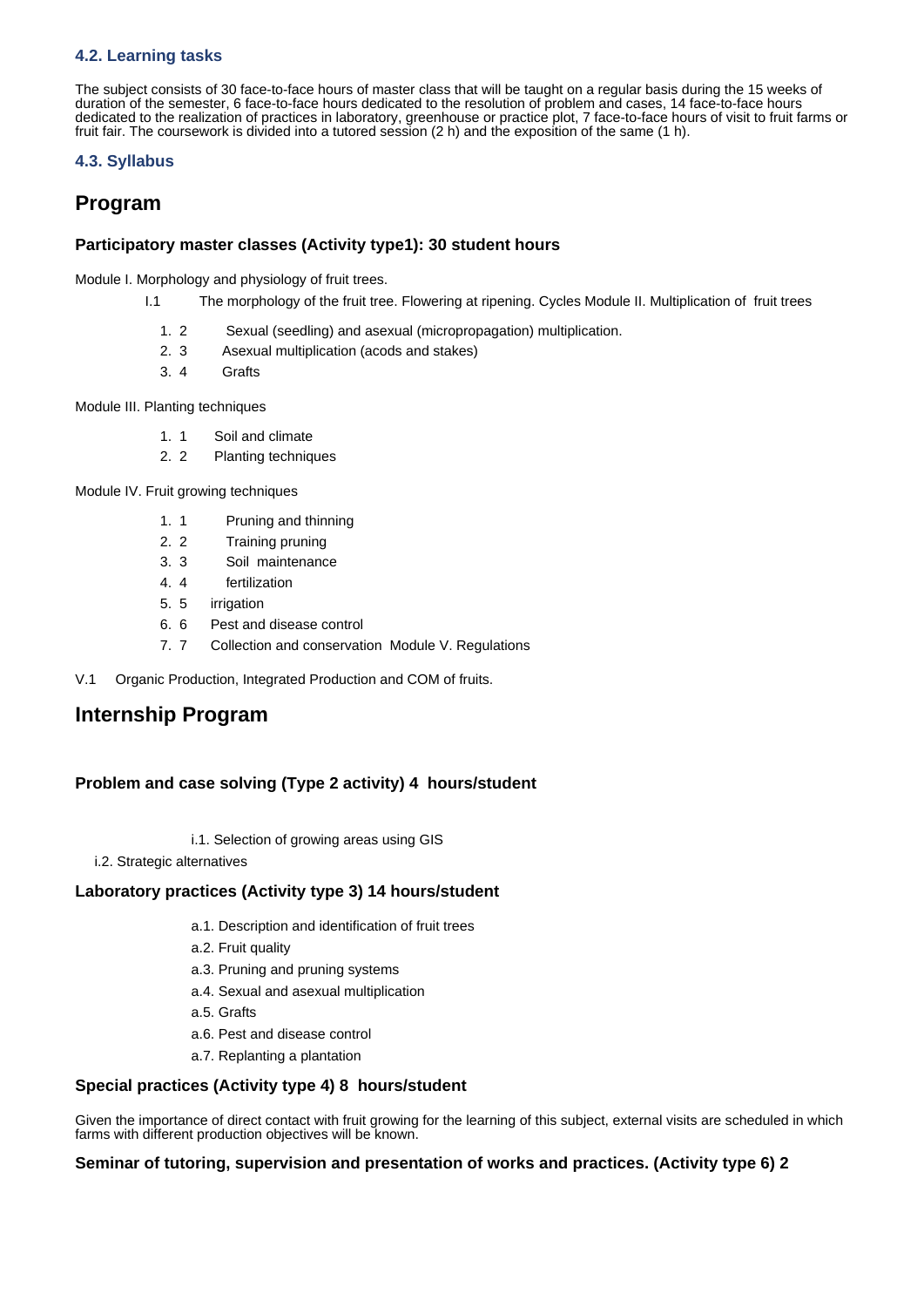## **hours/student.**

### **Teaching work (Activity type 6) 16 hours/student**

Elaboration and presentation of a practical work type-seminar. The topics for this activity will be proposed at the beginning of the course.

## **Study (Activity type 7): 74 hours/student.**

Realization of the global test of evaluation in accordance with the Regulation of Norms of Evaluation of the Learning of the University of Zaragoza

## **4.4. Course planning and calendar**

## **To-face sessions and presentation of papers**

The approximate temporal distribution is shown in the attached table, taking into account that the exits to the agricultural holdings will be conditioned on the availability of the holdings to be visited.

| Tipo actividad /<br>Semana | $\mathbf{1}$     | $\boldsymbol{2}$ | $\sqrt{3}$       | $\overline{\mathbf{4}}$ | $\mathbf 5$      | $\,6$          | $\overline{7}$ | $\bf8$                  | $\boldsymbol{9}$ | $10\,$    | 11               | 12<br>(1)      | 13                      | 14               | 15             | 16             |
|----------------------------|------------------|------------------|------------------|-------------------------|------------------|----------------|----------------|-------------------------|------------------|-----------|------------------|----------------|-------------------------|------------------|----------------|----------------|
| Actividad<br>Presencial    |                  |                  |                  |                         |                  |                |                |                         |                  |           |                  |                |                         |                  |                |                |
| Teoría                     | $\overline{2}$   | $\overline{2}$   | $\overline{2}$   | $\overline{2}$          | $\overline{2}$   | $\overline{c}$ | $\overline{2}$ | $\overline{2}$          | $\overline{c}$   |           | $\overline{2}$   | $\overline{4}$ |                         | $\overline{c}$   | $\overline{2}$ | $\overline{2}$ |
| Problemas                  |                  |                  |                  |                         |                  |                |                |                         |                  |           |                  |                |                         | $\overline{c}$   | $\overline{c}$ |                |
| Prácticas<br>laboratorio   | $\overline{2}$   | $\boldsymbol{2}$ |                  | $\overline{2}$          |                  | $\overline{2}$ | $\overline{2}$ |                         | $\overline{2}$   |           | $\boldsymbol{2}$ |                |                         |                  |                |                |
| Trabajos en<br>grupo       |                  |                  | $\sqrt{2}$       |                         |                  |                |                |                         |                  |           |                  |                |                         |                  |                |                |
| Salidas de<br>prácticas    |                  |                  |                  |                         |                  |                |                | $\overline{\mathbf{4}}$ |                  |           |                  |                | $\overline{\mathbf{4}}$ |                  |                |                |
| <b>Tutorías ECTS</b>       |                  |                  |                  |                         |                  |                |                |                         |                  |           |                  |                |                         |                  |                |                |
| Evaluación                 |                  |                  |                  |                         |                  | $\mathbf 1$    |                |                         |                  |           |                  |                |                         |                  |                | $\mathbf{1}$   |
| Actividad No<br>presencial |                  |                  |                  |                         |                  |                |                |                         |                  |           |                  |                |                         |                  |                |                |
| Trabajo<br>individual      |                  |                  |                  | $\overline{a}$          | $\boldsymbol{2}$ |                | $\overline{2}$ | $\boldsymbol{2}$        | $\sqrt{2}$       |           | $\overline{c}$   | $\overline{2}$ | $\sqrt{2}$              |                  |                |                |
| Trabajo en<br>grupo        | $\sqrt{5}$       | $\sqrt{5}$       | $\sqrt{5}$       | $\sqrt{5}$              | $\sqrt{5}$       | $\sqrt{5}$     | $\sqrt{5}$     | $\mathbf 5$             | $\mathbf 5$      |           | 4                | $\mathbf 5$    | $\sqrt{5}$              | $\sqrt{5}$       | $\sqrt{5}$     | $\sqrt{5}$     |
| <b>TOTAL</b>               | $\boldsymbol{9}$ | 9                | $\boldsymbol{9}$ | 11                      | $\boldsymbol{9}$ | $10$           | 11             | 13                      | 11               | $\pmb{0}$ | $10$             | 11             | 11                      | $\boldsymbol{9}$ | 9              | $\bf8$         |

(1) Wednesday, April 27, will follow Monday's schedule

All the teaching material used by the teacher in the theoretical and practical classes will be available to the students in the Reprography Service of the Higher Polytechnic School and in the Moodle platform well in advance.

The teaching activities of the subject include the realization of works, with the advice and tutoring of the teacher, in which the characteristics of the written report, the clarity, order and the ability to answer the questions that arise during the oral presentation before the teacher and the rest of the group will be valued. The date of public defense of these works will be provided at the beginning of the course along with the calendar of the rest of the teaching activities.

The written test will be carried out on the dates set by the center for each call.

## **4.5. Bibliography and recommended resources**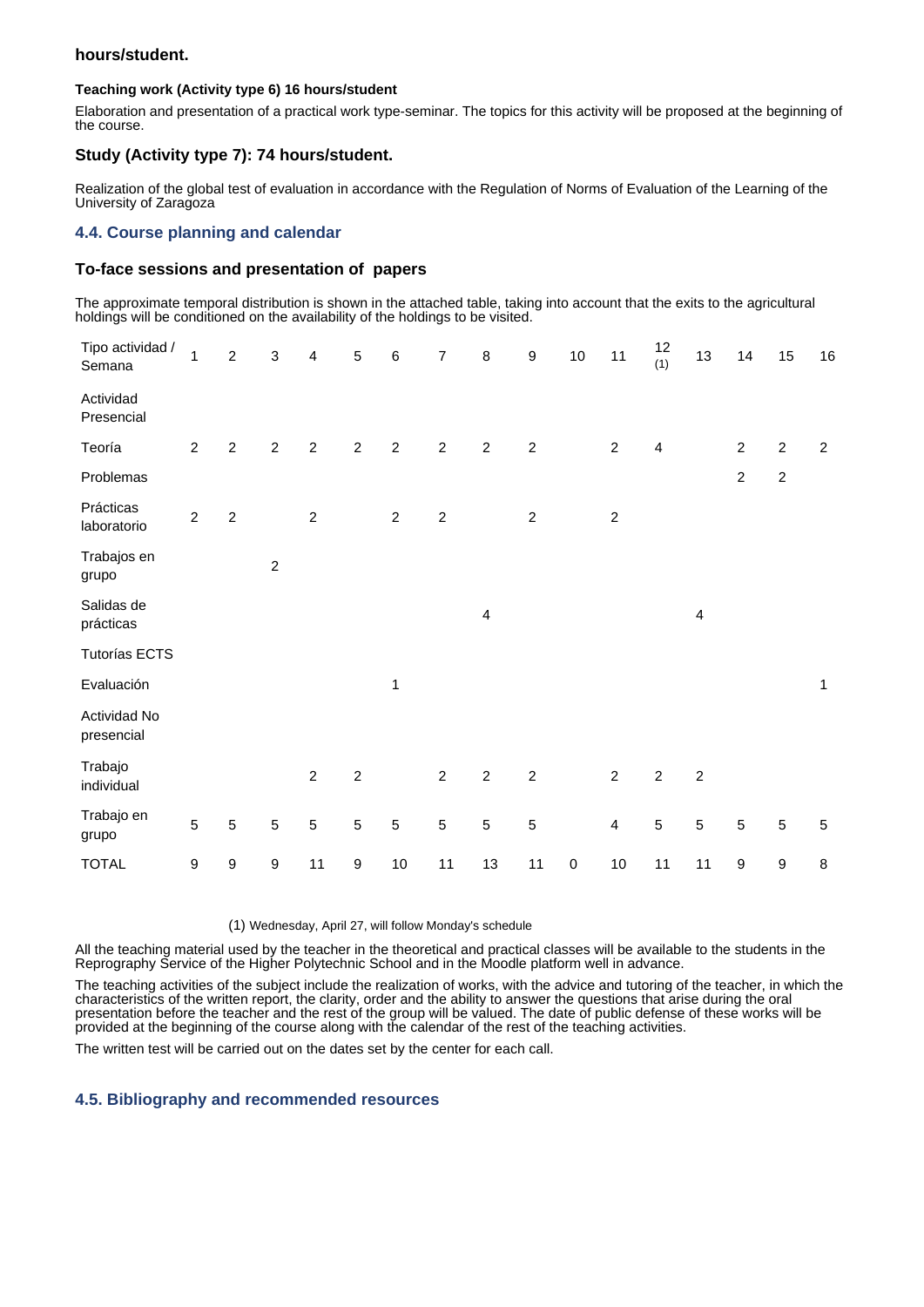- **BB** Agustí Fonfría, Manuel. Fruticultura / Manuel Agustí. Madrid : Mundi-Prensa, 2004
- **BB** Baldini, Enrico. Arboricultura general / Enrico Baldini ; versión española de José de la Iglesia González. Madrid : Mundi-Prensa, 1992
- **BB** Gil Salaya, Gonzalo F. Fruticultura : el potencial productivo : crecimiento vegetativo y diseño de huertos y viñedos / Gonzalo F. Gil Salaya. 2ª ed. Santiago : Alfaomega : Ediciones Universidad Católica de Chile, cop. 1999
- **BB** Gil Salaya, Gonzalo F. Fruticultura : la producción de fruta : fruta de climas templado y subtropical y uva de vino / Gonzalo F. Gil Salaya. Santiago, Chile : Ediciones Universidad Católica de Chile, 2000
- **BB** Gil-Albert Velarde, Fernando. El cultivo de las plantaciones frutales / Fernando Gil-Albert Velarde. Madrid : Mundi-Prensa, 2015
- **BB** Gil-Albert Velarde, Fernando. Tratado de arboricultura frutal. Vol. I, Morfología y fisiología del árbol frutal / Fernando Gil-Albert Velarde. 3ª ed. rev. Madrid : Ministerio de Agricultura, Pesca y Alimentación : Mundi-Prensa, 1991
- **BB** Gil-Albert Velarde, Fernando. Tratado de arboricultura frutal. Vol. II, La ecología del árbol frutal / Fernando Gil-Albert Velarde. 3ª ed. rev. Madrid : Ministerio de Agricultura, Pesca y Alimentación : Mundi-Prensa, 1992
- **BB** Gil-Albert Velarde, Fernando. Tratado de arboricultura frutal. Vol. III, Técnicas de plantación de especies frutales / Fernando Gil-Albert Velarde. Madrid : Ministerio de Agricultura, Pesca y Alimentación : Mundi-Prensa, 1989
- **BB** Gil-Albert Velarde, Fernando. Tratado de arboricultura frutal. Vol. IV, Técnicas de mantenimiento del suelo en plantaciones frutales / Fernando Gil-Albert Velarde. Madrid : Ministerio de Agricultura, Pesca y Alimentación : Mundi-Prensa, 1991
- **BB** Gil-Albert Velarde, Fernando. Tratado de arboricultura frutal. Vol. V, Poda de frutales / Fernando Gil-Albert Velarde. Madrid : Ministerio de Agricultura, Pesca y Alimentación : Mundi-Prensa, 1997
- **BB** Urbina Vallejo, Valero. El sistema productivo en explotaciones frutales / Valero Urbina Vallejo. Lleida : Paperkite, 2017
- **BC** Bretaudeau, Jean. Poda e injerto de frutales / Jean Bretaudeau ; versión española de Vicente Sotes Ruiz y Manuel Vázquez-Prada Grande, Elisa Boix Aristu. 1ª ed., 4ª reimp. Madrid : Mundi-Prensa, 1991
- **BC** Cambra Ruiz de Velasco, Mariano. Diseños de plantación y formación de árboles frutales / M. Cambra, R. Cambra Ruiz de Velasco. [9a. ed.] Madrid : Consejo Superior de Investigaciones Científicas, 2004
- **BC** Coutanceau, M. Fruticultura : Técnica y economía de los cultivos de Rosáceas leñosas productoras de fruta / M. Coutanceau. 3ª ed. Traducción, adaptación y prólogo de la 1ª edición española [por] Juan Simarro, ampliación y puesta al día de la 2ª y 3ª edición española [por] Antonio J. Felipe Mansergas. Barcelona : Oikos-Tau, 1977 (reimp. 1997)
- **BC** Frutticoltura ad alta densità : impianti, forme d'allevamento e tecniche di potatura / a cura di S. Sansavini, A. Errani. 1ª ed. Bologna : Edagricole, 1998
- **BC** Gautier, Michel. La culture fruitière. Vol. 1, L'arbre fruitier / Michel Gautier. 2e. éd. rev. et augm. París : Tec & Doc-Lavoisier, 1993
- **BC** Gautier, Michel. La culture fruitière. Vol. 2, Les productions fruitières / Michel Gautier. [1ere. éd.]. París : Tec & Doc-Lavoisier : J.B. Baillière, cop. 1988
- **BC** La qualite gustative des fruits : méthodes practiques d'analyse / auteurs, Françoise Alavoine... [et al.]. Aix en Provence : CEMAGREF, 1988
- **BC** Lalatta, Filippo. Fertilización de árboles frutales / Filippo Lalatta. Barcelona : CEAC, 1988
- **BC** Martínez de Toda Fernández, Fernando. Claves de la viticultura de calidad : nuevas técnicas de estimación y control de la calidad de la uva en el viñedo / Fernando Martínez de Toda Fernández. Madrid [etc.] : Mundi-Prensa, 2008
- **BC** Urbina Vallejo, Valero. El medio ecológico en plantaciones frutales / Valero Urbina Vallejo. Lleida : Paperkite, 2015
- **BC** Urbina Vallejo, Valero. La fructificación de los frutales / Valero Urbina Vallejo. Lleida : Paperkite, 2002